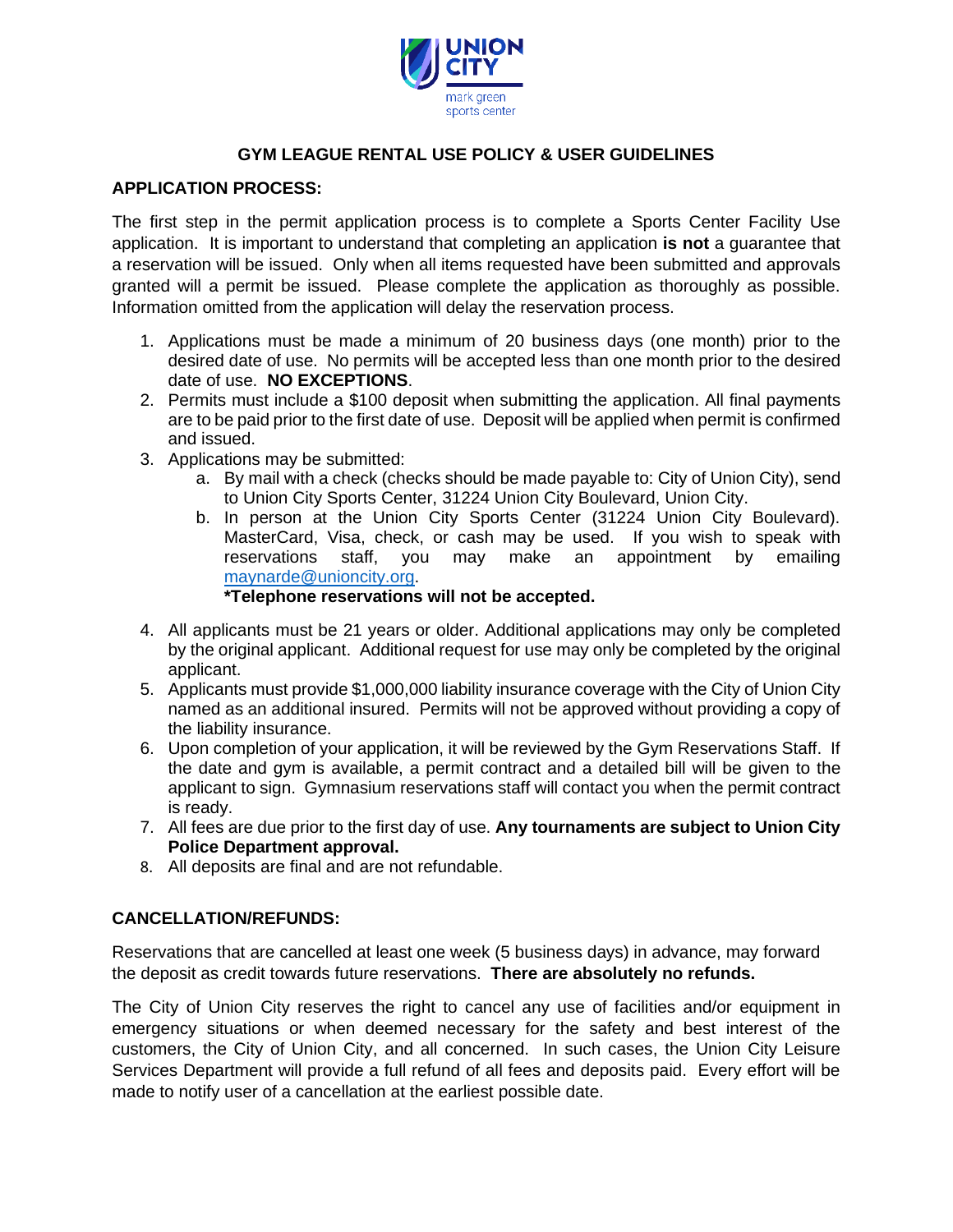### **TEAM PRACTICE GYM RENTALS:**

Team practice rentals are permitted for 2 hour blocks of time. Youth and Adult leagues may request ongoing gym times up to a maximum of a 3 month period. **A maximum of one weekday and one weekend request per organization is allowed during a permit period**. Priority is given to Union City based youth league teams consisting of 70% or more Union City residency rate. Please call the Mark Green Sports Center for designated practice times.

## **TOURNAMENTS & FULL GYM RENTALS:**

Tournaments and full gym rentals are available on Saturdays ONLY. A minimum of 6 hours must be scheduled for any tournament or full gym sporting event. All events must end at 11 pm.

## **PERMIT PERIODS:**

- 1. Ongoing permits (defined as multiple permit dates within one period) will be accepted 4 times a year.
	- **a. Period 1 (January 1 – March 31 of each year):** Groups/Leagues requesting gym use during this period should submit their permits between November 1<sup>st</sup> through December 1<sup>st</sup>. All requests will be reviewed and those approved will be issued by December 15<sup>th</sup>.
	- **b. Period 2 (April 1 – June 30 of each year):** Groups/Leagues requesting gym use during this period should submit their permits between February 1<sup>st</sup> through March 1<sup>st</sup>. All requests will be reviewed and those approved will be issued permits by March 15<sup>th</sup>.
	- **c. Period 3 (July 1 – September 30 of each year):** Groups/Leagues requesting gym use during this period should submit their permits between May 1<sup>st</sup> through June 1<sup>st</sup>. All requests will be reviewed and those approved will be issued by June  $15<sup>th</sup>$ .
	- **d. Period 4 (October 1 – December 30 of each year):** Groups/Leagues requesting gym use during this period should submit their permits between August 1<sup>st</sup> through September 1<sup>st</sup>. All requests will be reviewed and those approved will be issued by September 15<sup>th</sup>.
- 2. Single day tournament use reservations may be submitted up to six months in advance of the desired date.
- 3. Permits submitted after deadlines will not be processed until two weeks after at which reservations will be taken at a first come, first serve basis, and a user priority will be considered.

### **UNION CITY SPORTS CENTER GYMNASIUM RENTAL FEES:**

The City of Union City maintains half the gym for Sports Center Use during operational hours.

| <b>GROUP/ CLASSIFICATION</b>    | <b>COURT</b>                | <b>SCOREBOARD</b>  | <b>RENTAL TIME</b>                 |  |
|---------------------------------|-----------------------------|--------------------|------------------------------------|--|
|                                 | <b>HOURLY RATE</b>          | <b>HOURLY RATE</b> | (Permitted only for 2 hour blocks) |  |
| <b>UNION CITY</b>               | \$50                        | \$25               | 2 HOURS                            |  |
| <b>YOUTH GROUPS</b>             |                             |                    |                                    |  |
| <b>NON-RESIDENT</b>             | \$60                        | \$25               | 2 HOURS                            |  |
| <b>YOUTH GROUPS</b>             |                             |                    |                                    |  |
| <b>UNION CITY</b>               | \$75                        | \$25               | 2 HOURS                            |  |
| <b>ADULT GROUPS</b>             |                             |                    |                                    |  |
| <b>NON-RESIDENT</b>             | \$85                        | \$25               | 2 HOURS                            |  |
| <b>ADULT GROUPS</b>             |                             |                    |                                    |  |
| <b>TOURNAMENT FEES</b>          | \$150 Resident per hour     |                    | MINIMUM OF 6 HOURS                 |  |
| <b>FULL GYM (2 Full Courts)</b> | \$170 Non-Resident per hour |                    | <b>SATURDAYS ONLY</b>              |  |